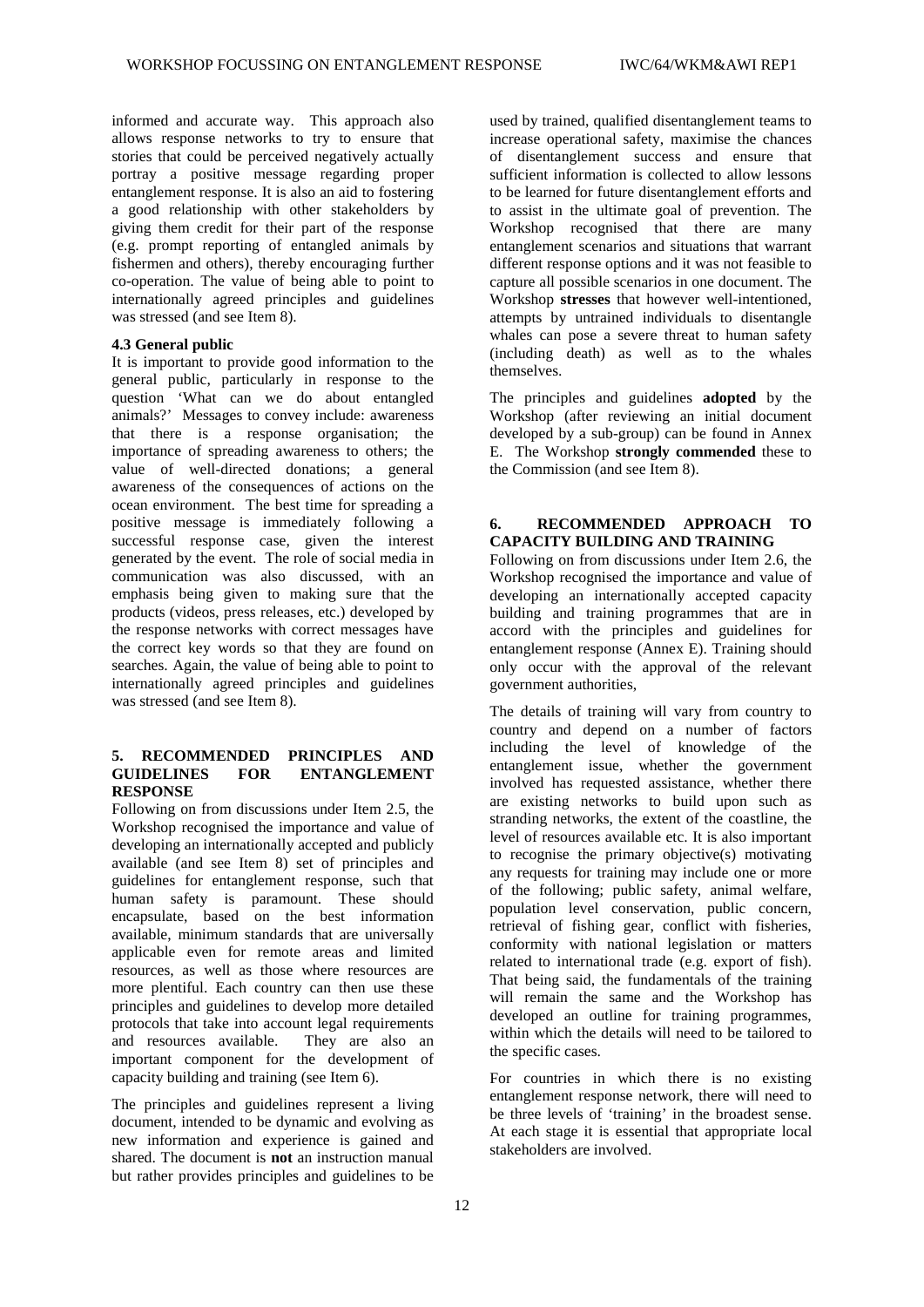[This will be considerably easier for those (A) Assembly of the available information on the entanglement issue *inter alia* to provide a rational to officials and managers for the need for an entanglement response network and to provide a context and idea of the scope of the problem. cases where a government or governments have requested assistance].

 (B) Development of the response structure (prevention is the best solution) as well as with relevant local authorities and stakeholders in which disentanglement activities will occur, including improved documentation to assist with improving *inter alia* future prevention efforts to enhance disentanglement efforts.

(C) Training by approved trainers of proposed members of disentanglement team or teams, taking fully into account the local situation.

 group) can be found in Annex F. The Workshop **strongly commended** this to the Commission (and see Item 8). The outline capacity building and training programme **adopted** by the Workshop (after reviewing an initial document developed by a sub-

 need for leader apprenticeships; the need for The outline covers a number of issues including: criteria for proposed trainees; the need for assessment of competence and accreditation; the refresher courses; equipment and resources.

### **7. PREVENTION**

 was not the major topic of this Workshop and was only briefly reviewed. The need for a future Workshop devoted to this subject is discussed under Item 8. The Workshop **agreed** that the ultimate solution to the issue of large whale entanglements is prevention. However, the issue of prevention of entanglements (or at a minimum reducing the injury and mortality resulting from entanglements)

### **7.1 Overview of present approaches**

The Workshop briefly reviewed the various

methods used to promote entanglement prevention including:

- working with fishermen to ensure fishing guidelines and regulations are followed;
- take reduction planning with stakeholders to decrease the marine mammal injury or mortality from commercial fishing practices;
- <span id="page-13-0"></span> • methods for diverting or deterring whales away from gear;
- gear modifications to reduce the number or severity of entanglements;
- seasonal fishing changes and/or closures (effort reduction); and
- gear characterisation and identification guides to better understand local fishing practices.

 participants regarding which prevention techniques There was a short discussion among Workshop could be promoted, due to the lack of quantified information on the effectiveness of gear modifications promoted to date. The essential requirement for adequate monitoring was stressed (both compliance monitoring to see that proposed methods are being used and effectiveness monitoring to determine the success or otherwise of prevention/reduction methods and to determine if there are non-anticipated negative side effects for the ecosystem).

### **7.2 Information requirements**

 developing methods of gear identification is vital to from entanglement response teams is a major input Numerous workshops have recommended that determining when, where and how entanglements occur. As noted under Item 3, information obtained to understanding the source of entanglements, their effects and as such is also vital to developing preventative measures.

### **7.3 Research priorities**

 Team has developed research matrices in priorities for reducing large whale mortalities<sup>[4](#page-13-0)</sup>. Several of these priority projects have been funded. they exist, areas where populations of whales overlap with fishing gear, but where there are interactions are not occurring. The Workshop entanglement prevention. The United States Large Whale Take Reduction collaboration with fishers that identifies research The Workshop **recommended** identifying, should minimal to no entanglements reported despite reasonable effort, and attempt to determine why the recognised the importance of analysing all available data sources at both the local, national and international level to further work on

## **8. AN INTERNATIONAL LARGE WHALE ENTANGLEMENT RESPONSE ASSOC-IATION AND THE ROLE OF THE IWC**

 entanglement response efforts of continued response operations. Given the global nature of the IWC, its work on many fields related to The Workshop recognised the great benefits to international collaboration and the establishment of a global network of recognised entanglement conservation and management, and in particular its developmental and supporting role for the recent

-

 [4 http://www.nero.noaa.gov/whaletrp/plan/gear/index.html#gear](http://www.nero.noaa.gov/whaletrp/plan/gear/index.html#gear) 13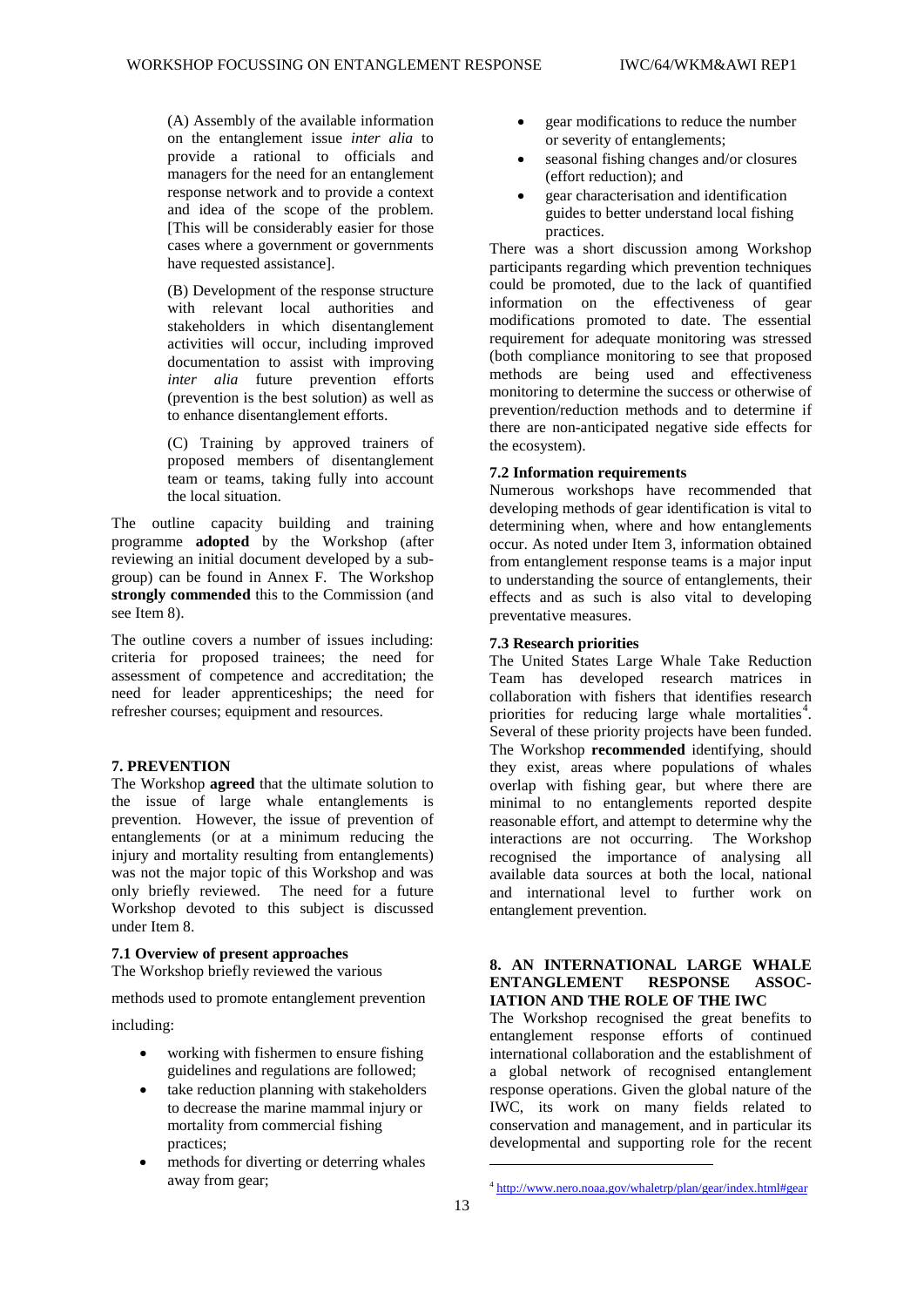the general auspices of the IWC. It noted that this will not preclude and can strengthen the great contribution that is being and can continue to be made outside as well as within IWC member nations (e.g. the major contributions from Canada Commission endorses the global network of entanglement response operations (listed in Annex the Recommended Approach to Capacity Building and Training (given in Annex F) and consider the two workshops, there is great potential value in these international efforts being undertaken under at this workshop). It **requested** that the G), the Guidelines and Principles for Disentanglement Response (given in Annex E) and following approach.

## **(1) The establishment of a dynamic entanglement response component of the IWC website with a layered capacity.**

- • A general public section which *inter alia*  issue (including the need for prevention), (including a link to the USA video agreed principles and guidelines for entanglement response (Annex E) along with information (links, contact details) to networks around the world. This will also provide an opportunity for entanglement includes an introduction to the bycatch general information on what to do (and not to do) if an entangled whale is seen discussed under Item 4), highlights the accredited entanglement response response team members and networks to refer the media and the public to internationally-recognised and agreed guidelines and principles when explaining their work and the difficulties it entails.
- Scientific Committee the IWC is already • A public but more scientific area that provides quantitative information on the large whale bycatch issue (particularly with respect to numbers, species, geographical and temporal distribution) obtained from *inter alia* the national progress reports and papers (published and working papers submitted to the IWC working on an online database for such information (see below).
- of the global network of entanglement provision of information and requests for A secure section for accredited members response teams that *inter alia* allows exchange of ideas and data, including and inclusion of comments on particular entanglement situations, potential new<br>gear and approaches. safety and approaches, safety considerations, training techniques etc, with the facility to share videos and

 comments to be made. photographs as well as reports, and allow

 With respect to the website, the Workshop **nominated** a small group (Coughran, Landry, public and private segments of the website. Lyman, Rowles, Smith and Wilkin) to work with the IWC Secretariat on the development of both the

 recommendation for a database system that will Moore, Lyman, Robbins and Smith) to work with the IWC Secretariat to: (1) review existing methods options for a possible standard relational database (objectives, fields, methods of populating etc), a (2) **Review the value of different database models** (e.g. single international, metadatabase, online etc.) with the aim of submitting a formal assist in the collection, recording and dissemination of data related to data on entanglements and entanglement response (including human issues) to allow a better quantitative understanding of the issues and in particular to assist in developing solutions to entanglement prevention. The Workshop **nominated** a small group (Gales, of collecting and storing data; and (2) consider metadatabase linked to existing databases or some combination of the two, in the light of the data collection discussions that have taken place at this workshop and within the Scientific Committee of the IWC.

 (3) **Facilitate the exchange of information** using the model of the IWC Scientific Committee's Data Availability Agreement as well as the possibility of periodic workshops of the global network.

 currently exist, in the light of conservation the IWC Scientific Committee, following the (4) **Promote the development of entanglement response networks** in regions where none priorities developed in conjunction with *inter alia*  approach agreed for capacity building and training outlined in Annex F.

 entanglement response issues through the global (5) **Provide advice** to Governments and others on network.

 (6) Recognising that the only long-term solution to for a **future international workshop on**  around the world. This will include objectives, entanglement is prevention, develop a full proposal **prevention of large whale entanglements** after reviewing recent developments and experiences documents and data requirements, potential participants, timeframe, costs and venue. Mattila agreed to take the lead with this effort.

 monies from the fund will follow expert review and (7) Continue to promote an **IWC managed fund**  for issues related to entanglement response and bycatch mitigation and prevention. Applications for recommendations in the usual IWC manner.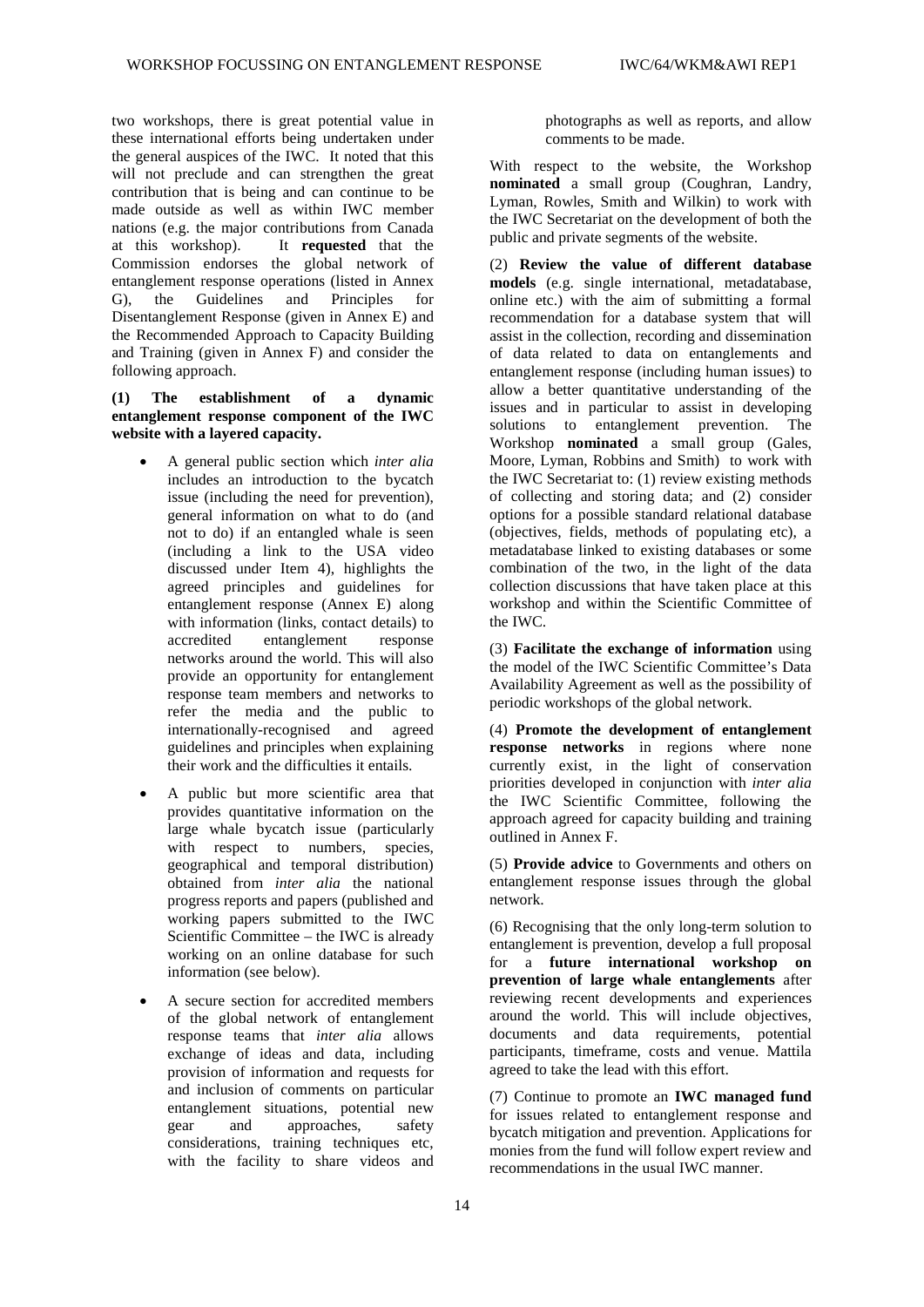## **9. ADOPTION OF REPORT**

Bjørge thanked the rapporteurs for their hard work. Bjørge thanked the rapporteurs for their hard work. Mattila thanked Bjørge for chairing, PCCS for hosting the meeting, and NOAA and IWC for participants for their hard work, particularly in providing funding. The IWC thanked all of the achieving the primary objectives of developing international principles and guidelines for

entanglement response and a capacity building and training strategy.

 The outline report was adopted at 2:35 PM on 26 correspondence on 31 December 2011. The edited October 2011.The final report was agreed by version was circulated on 25 January 2012.

## **Annex A**

# **List of Participants**

David Mattila (Convenor) Provincetown Center for Coastal Studies 5 Holway Avenue Provincetown MA 02657 **IISA** *Email: david.mattila@noaa.gov* 

Arne Bjorge (Chair) Institute of Marine Research Gaustadalleen 21 0349 Oslo NORWAY *Email[: arne.bjorge@imr.no](mailto:arne.bjorge@imr.no)* 

Rock AnYong  *Email: [rock@nfrdi.go.kr](mailto:rock@nfrdi.go.kr)*  Cetacean Research Institute 139-29 Maeam-dong Nam-gu Ulsan 608-050 KOREA, REPUBLIC OF

Simon Brockington International Whaling Commission The Red House 135 Station Road Impington Cambridge CB24 9NP **IK** *Email[: simon.brockington@iwcoffice.org](mailto:simon.brockington@iwcoffice.org)* 

Paul Cottrell Pacific Marine Mammal Coordinator Fisheries and Oceans Canada Fisheries & Aquaculture Management Suite 200-401 Burrard Vancouver, BC V6C 3S4 CANADA *email: paul.cottrell@dfo-mpo.gc.ca* 

Douglas Coughran Senior Wildlife Officer (Marine Wildlife) Department of Environment and Conservation Locked Bag 104 Bentley Delivery Centre WESTERN AUSTRALIA 6983 *Email: [sousa1@wasp.net.au](mailto:sousa1@wasp.net.au)* 

Greg Donovan International Whaling Commission The Red House 135 Station Road Impington Cambridge CB24 9NP UK *Email: greg@iwcoffice.org* 

 Frances Gulland Marine Mammal Center 1065 Fort Cronkhite Sausalito CA 94965 **IISA** *email: gullandf@tmmc.org* 

 5 Holway Ave, Scott Landry Provincetown Center for Coastal Studies Marine Animal Entanglement Response Provincetown MA 02657 USA *Email: [sclandry@coastalstudies.org](mailto:sclandry@coastalstudies.org)* 

Wayne Ledwell 244 Tolt Road Portugal Cove-St. Philip's NL A1M1R2 CANADA *Email: [caplinbay@nl.rogers.com](mailto:caplinbay@nl.rogers.com)*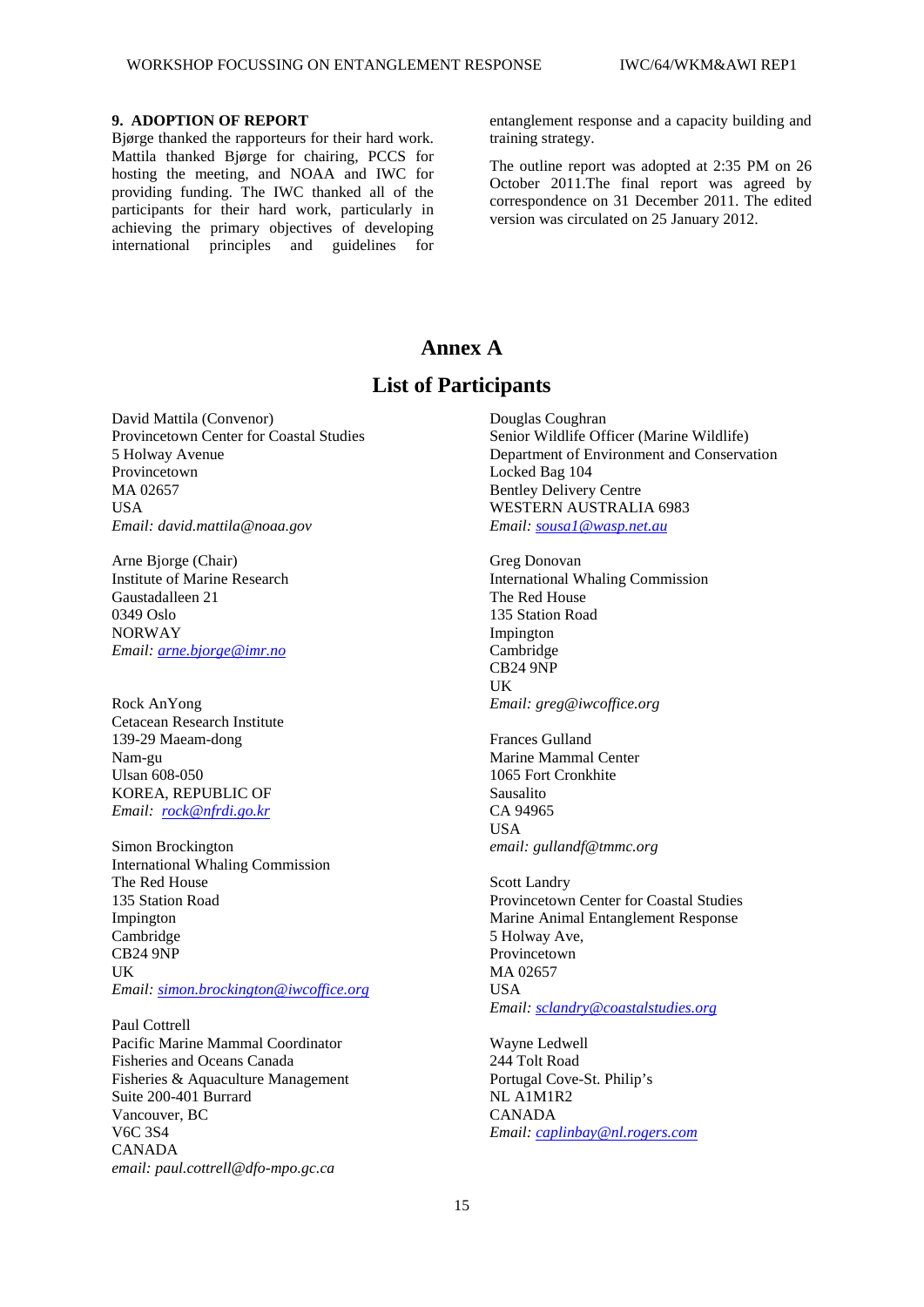HI 96753 Edward Lyman Marine Mammal Response Manager Large Whale Entanglement Response Coordinator Hawaiian Islands Humpback Whale National Marine Sanctuary 726 S. Kihei Rd Kihei, USA *Email[: ed.lyman@noaa.gov](mailto:ed.lyman@noaa.gov)* 

**Milton Marcondes**  Caravelas - BA Instituto Baleia Jubarte - Humpback Whale Institute R. Barao do Rio Branco, 26 45900-000 BRAZIL *Email: milton.marcondes@baleiajubarte.org.br* 

Charles "Stormy" Mayo Senior Scientist Director, Right Whale Habitat Studies and Aerial Survey Senior Advisor, Whale Disentanglement Program Center for Coastal Studies Provincetown, Massachusetts **USA** *Email[: c.mayoiii@comcast.net](mailto:c.mayoiii@comcast.net)* 

Mike Meyer Department of Environmental Affairs Private bag X2 Roggebaai 8012 SOUTH AFRICA *Email: mmeyer@environment.gov.za* 

Michael Moore Woods Hole Oceanographic Institution 266 Woods Hole Rd. MS# 50 Woods Hole, MA 02543-1050 **USA** *Email: mmoore@whoi.edu* 

Mike Morrissey Department of Conservation Kaikoura Field Centre Ludstone Road Kaikoura NEW ZEALAND *Email*: *mmorrissey@doc.govt.nz* 

Jooke Robbins Provincetown Center for Coastal Studies 5 Holway Avenue Provincetown MA 02657 USA *Email: jrobbins@coastalstudies.org* 

**Teri Rowles** NMFS Office of Protected Resources 1315 East West Highway Silver Spring MD 20910 **IISA** *Email: teri.rowles@noaa.gov* 

Jamison Smith Large Whale Disentanglement Coordinator U.S. Dept. of Commerce/NOAA/NMFS 55 Great Republic Drive Gloucester, MA 01930 **IISA** *E-Mail: [jamison.smith@noaa.gov](mailto:jamison.smith@noaa.gov)* 

 Jaclyn Taylor NMFS Office of Protected Resources 1315 East West Highway Silver Spring MD 20910 USA *Email: jaclyn.taylor@noaa.gov* 

Marcela Uhart Associate Director, Latin America Global Health Program Wildlife Conservation Society Casilla de Correo Argentino Nro 19 (9120) Puerto Madryn Chubut, ARGENTINA *Email: [muhart@wcs.org](mailto:muhart@wcs.org)* 

Julie van der Hoop Woods Hole Oceanographic Institution 266 Woods Hole Rd. MS# 50 Woods Hole, MA 02543-1050 USA *Email: jvanderhoop@whoi.edu* 

Sarah Wilkin NMFS Office of Protected Resources 1315 East West Highway Silver Spring MD 20910 **USA** *Email: sarah.wilkin@noaa.gov*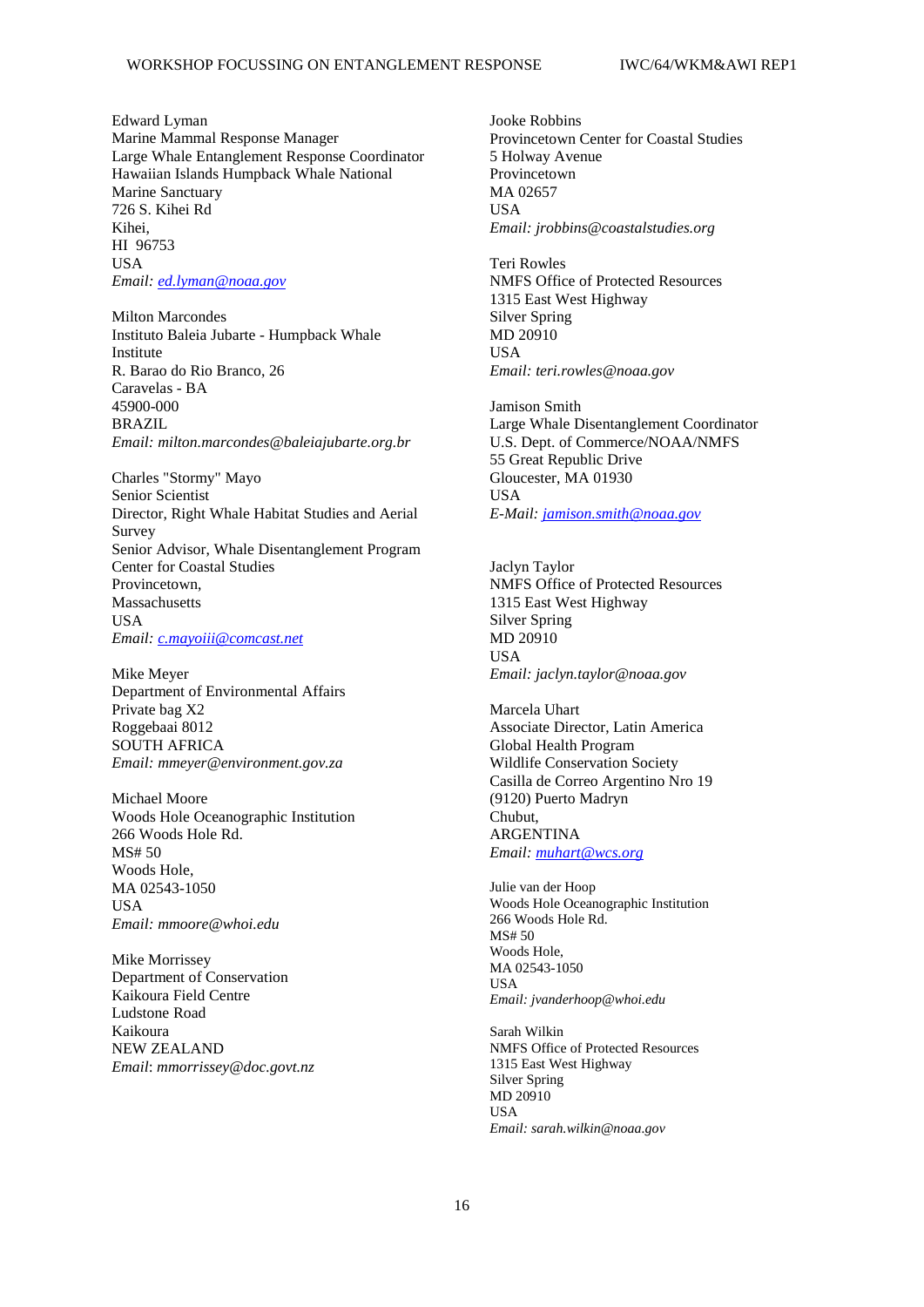## **Annex B**

# **Agenda**

- 1. Introductory items
	- 1.1 Welcoming remarks
	- 1.2 Objectives of the workshop
	- 1.3. Election of Chair and rapporteur(s)
	- 1.4 Adoption of agenda
	- 1.5 Material available
- 2. New information since 2010 workshop
- 2.1 Overview of new participating national networks 1. Introductory items<br>
1.1 Welcoming remarks<br>
1.2 Objectives of the workshop<br>
1.3. Election of Chair and rapporteur(s)<br>
1.4 Adoption of agenda<br>
1.5 Material available<br>
2. New information since 2010 workshop<br>
2.1 Overview o
	- 2.1.1 New Zealand
	- 2.1.1 Canada (British Columbia)
	- 2.1.3 Argentina
	- 2.2 Reports from relevant workshops in 2010-2011

2.2.1 The role of large whale behaviour, sensory abilities and morphology in entanglements

- 2.2.2 Cetacean Entanglement Mitigation Innovation Workshop 2.2.2 Cetacean Entanglement Mitigation Innovation Workshop<br>2.2.3 Dynamics of Large Whale Entanglements in Fishing Gear<br>2.2.4 Euthanasia methods for stranded cetaceans<br>2.3 New or unusual relevant cases since Maui<br>2.3.1 Nort
	- 2.2.3 Dynamics of Large Whale Entanglements in Fishing Gear

2.2.4 Euthanasia methods for stranded cetaceans

- 2.3 New or unusual relevant cases since Maui
	- 2.3.1 North Atlantic right whale
	- 2.3.2 Eastern gray whale
- 2.4 New tools or techniques
- 2.4.1 Tools
- 2.4.2 Techniques
- 2.5 Safety protocols and risk assessment guidelines
- 2.6. Examples of current training components and curricula for international capacity building
- 3. Improvements in documentation of entanglement response events
	- 3.1 Documentation of procedure/event
	- 3.2 Other information
	- 3.3 Conclusions
- 4. Communications and outreach

4.1 Developing and maintaining the awareness of ocean users (professional mariners, non-cetacean researchers and the recreational community) on what to do when encountering an entangled whale 2.4 New tools or techniques<br>
2.4.1 Tools<br>
2.4.2 Techniques<br>
2.5 Safety protocols and risk assessment guidelines<br>
2.6. Examples of current training components and curricula for international capacity building<br>
3. Improvemen researchers and the recreational community) on what to do when encountering an entangled whale<br>4.2 Working with media<br>4.3 General public<br>5. Recommended principles and guidelines for entanglement response<br>6. Recommended app

- 4.2 Working with media
- 4.3 General public
- 5. Recommended principles and guidelines for entanglement response
- 6. Recommended approach to capacity building and training
- 7. Prevention
	- 7.1 Overview of present approaches
	- 7.2 Information requirements
	- 7.3 Research priorities
- 7.1 Overview of present approaches 7.2 Information requirements 7.3 Research priorities 8. Consideration of an international disentanglement association and the role of the IWC 9. Adoption of report 17
- 9. Adoption of report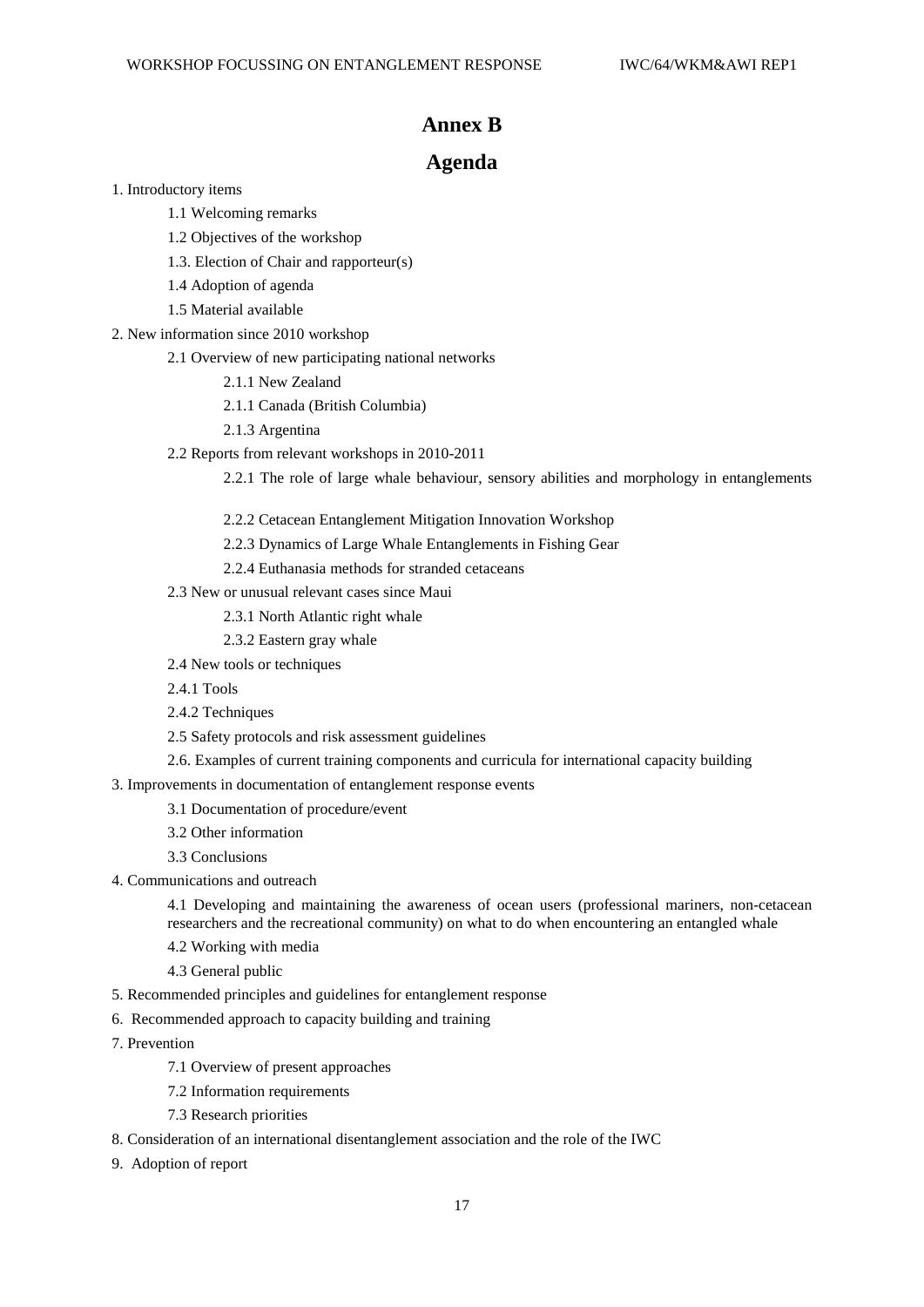#### Edward Lyman

Marine Mammal Response Manager Large Whale Entanglement Response Coordinator Hawaiian Islands Humpback Whale National **Marine Sanctuary** 726 S. Kihei Rd Kihei. HI 96753 **IISA** Email: ed.lyman@noaa.gov

**Milton Marcondes** Instituto Baleia Jubarte - Humpback Whale Institute R. Barao do Rio Branco, 26 Caravelas - BA 45900-000 **BRAZIL** Email: milton.marcondes@baleiajubarte.org.br

Charles "Stormy" Mayo Senior Scientist Director, Right Whale Habitat Studies and Aerial Survey Senior Advisor, Whale Disentanglement Program **Center for Coastal Studies** Provincetown. Massachusetts **USA** Email: c.mayoiii@comcast.net

Mike Meyer Department of Environmental Affairs Private bag X2 Roggebaai 8012 **SOUTH AFRICA** Email: mmeyer@environmentov.za

Michael Moore Woods Hole Oceanographic Institution 266 Woods Hole Rd.  $MS# 50$ Woods Hole. MA 02543-1050 **IISA** Email: mmoore@whoi.edu

Mike Morrissey Department of Conservation Kaikoura Field Centre **Ludstone Road** Kaikoura **NEW ZEALAND** Email: mmorrissey@doc.govt.nz

**Jooke Robbins** Provincetown Center for Coastal Studies 5 Holway Avenue Provincetown MA 02657 **USA** Email: jrobbins@coastalstudies.org

**Teri Rowles NMFS Office of Protected Resources** 1315 East West Highway **Silver Spring** MD 20910 **IISA** Email: teri.rowles@noaa.gov

Jamison Smith Large Whale Disentanglement Coordinator U.S. Dept. of Commerce/NOAA/NMFS 55 Great Republic Drive Gloucester, MA 01930 **IISA** E-Mail: jamison.smith@noaa.gov

Jaclyn Taylor **NMFS Office of Protected Resources** 1315 East West Highway **Silver Spring** MD 20910 **USA** Email: jaclyn.taylor@noaa.gov

Marcela Uhart Associate Director, Latin America Global Health Program **Wildlife Conservation Society** Casilla de Correo Argentino Nro 19 (9120) Puerto Madryn Chubut. **ARGENTINA** Email: muhart@wcs.org

Julie van der Hoop Woods Hole Oceanographic Institution 266 Woods Hole Rd. MS# 50 Woods Hole, MA 02543-1050 **USA** Email: jvanderhoop@whoi.edu

Sarah Wilkin **NMFS Office of Protected Resources** 1315 East West Highway **Silver Spring** MD 20910 **IISA** Email: sarah.wilkin@noaa.gov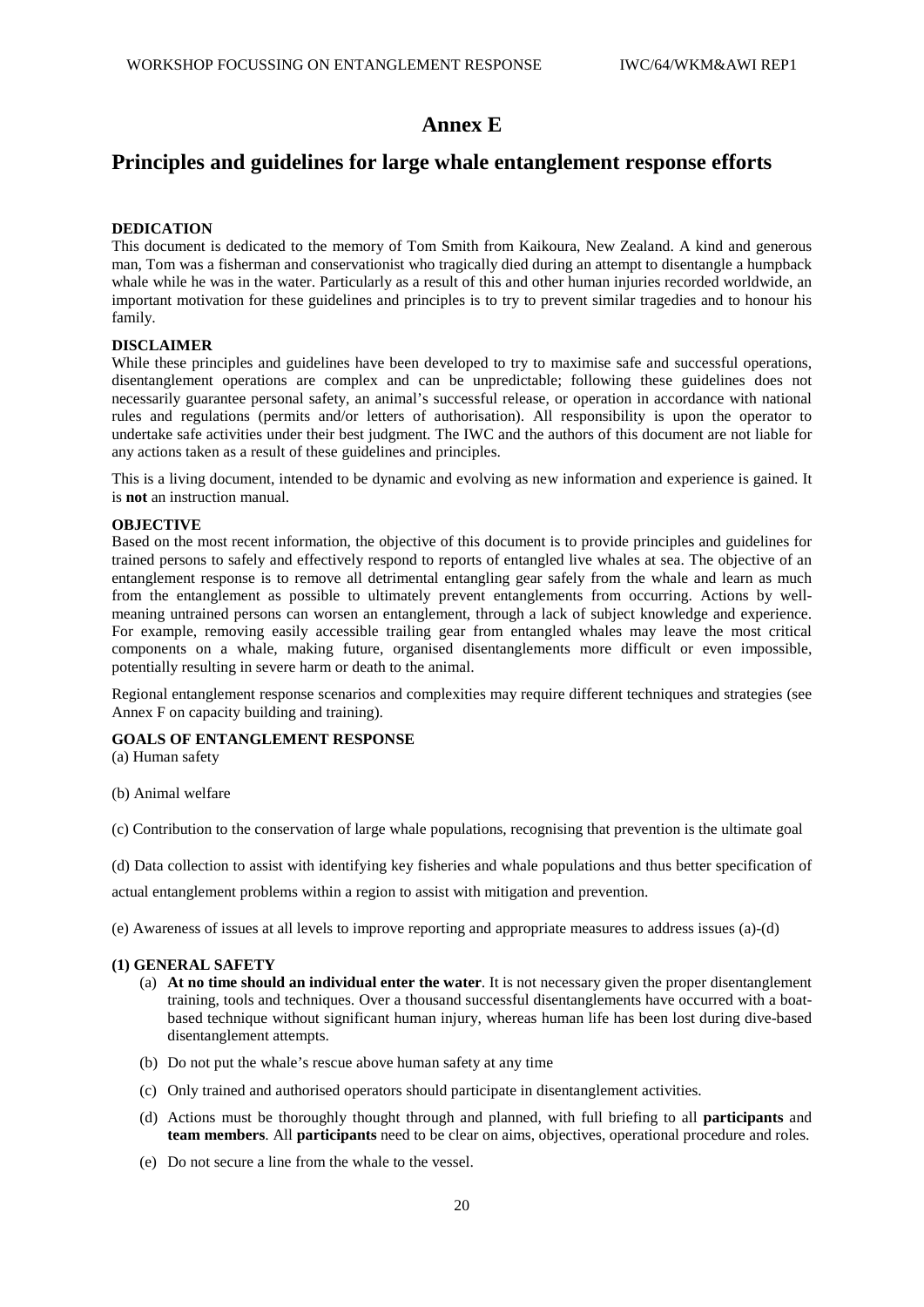## 9. ADOPTION OF REPORT

Bjørge thanked the rapporteurs for their hard work. Mattila thanked Bjørge for chairing, PCCS for hosting the meeting, and NOAA and IWC for providing funding. The IWC thanked all of the participants for their hard work, particularly in achieving the primary objectives of developing international principles and guidelines  $\overline{f}$  for

entanglement response and a capacity building and training strategy.

The outline report was adopted at 2:35 PM on 26 October 2011. The final report was agreed by correspondence on 31 December 2011. The edited version was circulated on 25 January 2012.

# Annex A

# **List of Participants**

David Mattila (Convenor) Provincetown Center for Coastal Studies 5 Holway Avenue Provincetown MA 02657 **IISA** Email: david.mattila@noaa.gov

Arne Bjorge (Chair) **Institute of Marine Research** Gaustadalleen 21  $0349$  Oslo **NORWAY** Email: arne.bjorge@imr.no

Rock AnYong Cetacean Research Institute 139-29 Maeam-dong Nam-gu **Ulsan 608-050** KOREA, REPUBLIC OF Email: rock@nfrdi.go.kr

Simon Brockington **International Whaling Commission** The Red House 135 Station Road Impington Cambridge **CB24 9NP IIK** Email: simon.brockington@iwcoffice.org

Paul Cottrell Pacific Marine Mammal Coordinator Fisheries and Oceans Canada Fisheries & Aquaculture Management Suite 200-401 Burrard Vancouver, BC **V6C 3S4** CANADA email: paul.cottrell@dfampo.gc.ca

Douglas Coughran Senior Wildlife Officer (Marine Wildlife) Department of Environment and Conservation Locked Bag 104 **Bentley Delivery Centre WESTERN AUSTRALIA 6983** Email: sousa1@wasp.net.au

Greg Donovan **International Whaling Commission** The Red House 135 Station Road Impington Cambridge **CB24 9NP** UK Email: greg@iwcoffice.org

**Frances Gulland** Marine Mammal Center 1065 Fort Cronkhite Sausalito CA 94965 **IISA** email: gullandf@tmmc.org

**Scott Landry** Provincetown Center for Coastal Studies Marine Animal Entanglement Response 5 Holway Ave, Provincetown MA 02657 **USA** Email: sclandry@coastalstudies.org

Wayne Ledwell 244 Tolt Road Portugal Cove-St. Philip's NL A1M1R2 **CANADA** Email: caplinbay@nl.rogers.com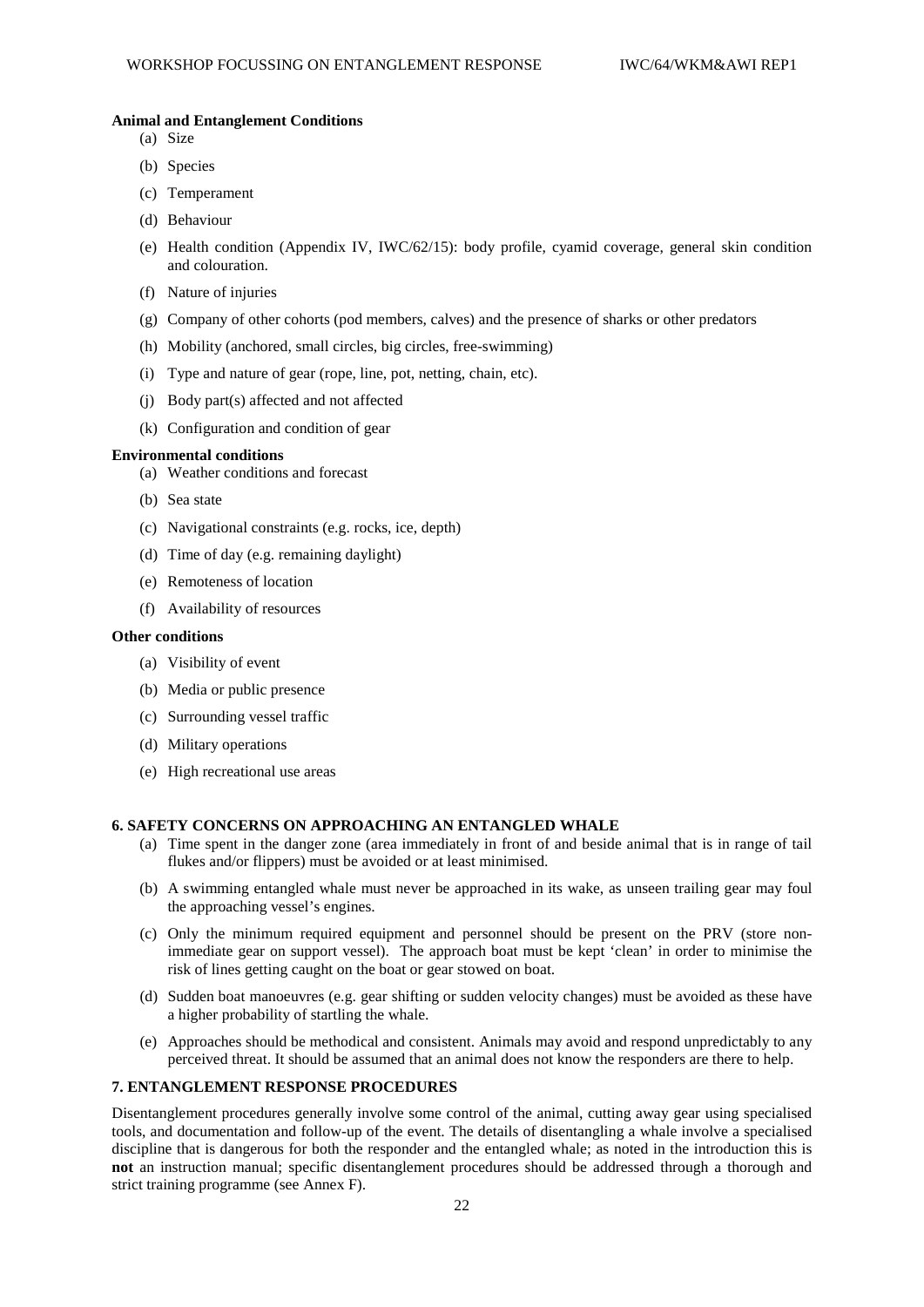## **8. DOCUMENTATION AND DE-BRIEFING**

Documentation gathered during disentanglements offers one of the best and only opportunities to understand the scope and extent of regional entanglement issues.

Documentation may include:

- (a) Photographs of operations and of the animal before, during, and after a response
- (b) Video from point-of-view cameras mounted to safety helmets
- (c) Collection and documentation of gear removed
- (d) Biological sampling (biopsy, skin in gear)
- (e) Field observations (operational log, behavioural log, etc)

This information should be assembled into a full disentanglement case study and shared with regional and international entanglement response networks.

 Every attempt should be made to build documentation/data gathering into operational procedures. Data should identify species, individual, level of injuries, disentanglement activities and state of the animal and its entanglement at the end of an operation.

 Effort should be made to monitor post-disentanglement behaviour and survival through the use of telemetry, genetics and or photo identification of individual animals.

Follow-up of an entanglement response is an opportunity to discuss the level of preparedness, the equipment, the process, and identify any changes to procedure or equipment that could be made to improve future disentanglement attempts.

 NB: As discussed under Items 3 and 8 of this report, there is work underway on consideration of standardising to the extent practical data that are collected, methods of storing these and facilitation of sharing data.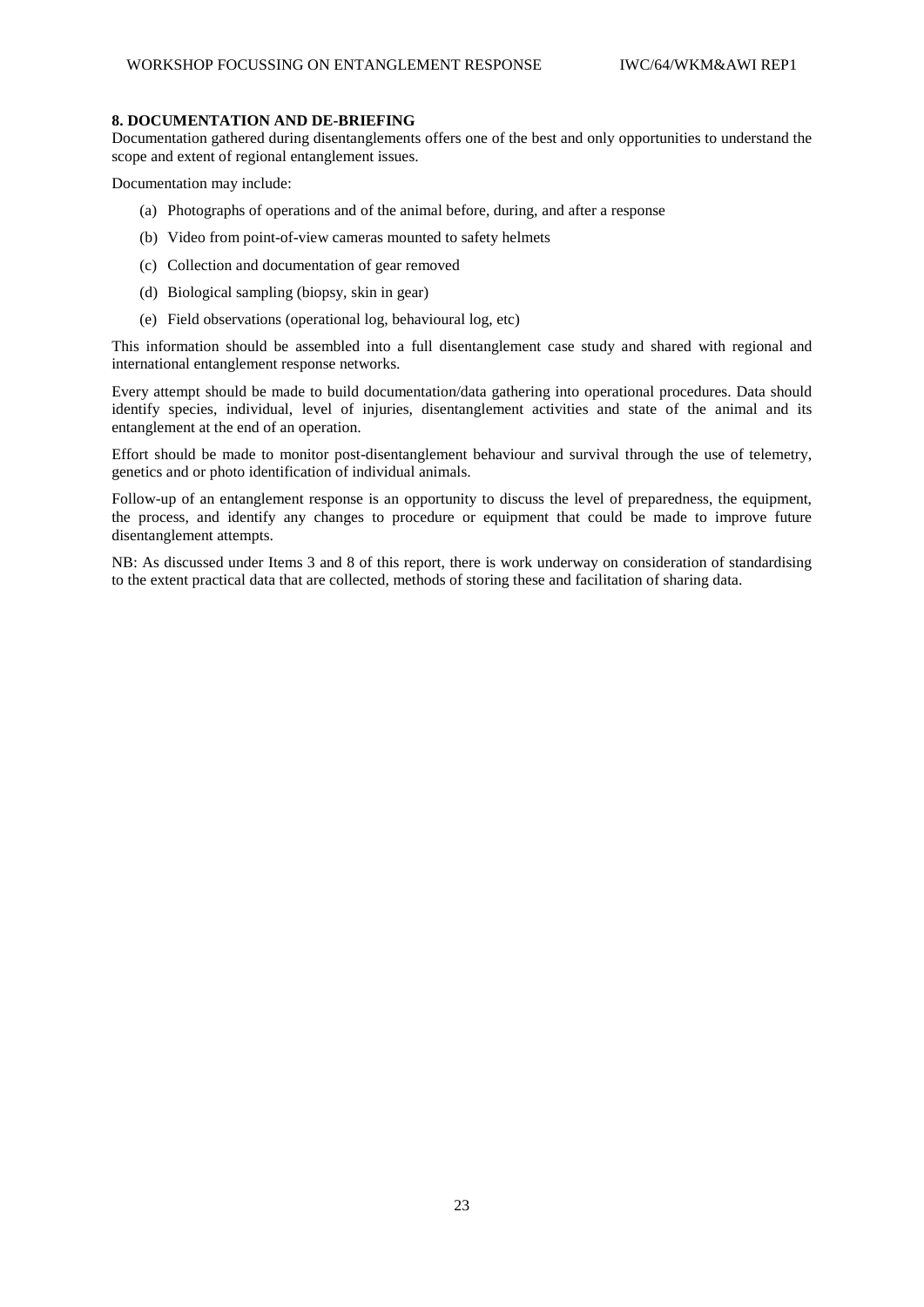## **Annex F**

# **Recommended approach to capacity building and training**

### **INTRODUCTION**

 The details of training will vary from country to country and depend on a number of factors including the level more of public safety, animal welfare, population level conservation, public concern, retrieval of fishing gear, presents an outline of for training programmes, within which the details will need to be tailored to the specific of knowledge of the entanglement issue, the level of government involvement, whether there are existing networks to build upon such as stranding networks, the extent of the coastline, the level of resources available etc. It is also important to recognise the primary objective(s) motivating the instigators that may include one or conflict with fisheries, and conformity with national legislation or matters related to international trade (e.g. export of fish). That being said, the fundamentals of the training will remain the same and this document cases.

For countries for which there is no existing entanglement response network, there will need to be three levels of 'training' in the broadest sense. At each stage it is essential that appropriate local stakeholders are involved.

 for an entanglement response network and to provide a context and idea of the scope of the problem. [This will (A) Assembly of the available information on the entanglement issue *inter alia* to provide a rational for the need be considerable easier for those cases where a government or governments have requested assistance].

 (B) Development of the structure with in which disentanglement activities will occur, including improved documentation to assist with improving *inter alia* future prevention efforts (prevention is the best solution) as well as well as to enhance disentanglement efforts.

(C) Training of a disentanglement team or teams.

### **(A) RATIONALE FOR NEED FOR ENTANGLEMENT RESPONSE**

 This primarily involves working with governments and managers. As noted above where this is driven by a request from a government or governments, this may be a relatively straightforward step; if it is driven by a evidence and potential solutions are provided to the relevant government in a concise and balanced manner; it is essential that governments are part of the process. One approach would be to hold a short seminar with the conservation-related need (perhaps suggested by the IWC Scientific Committee) then it is essential that the appropriate government officials. Where IWC member nations are involved, this could be organised in conjunction with the relevant Commissioner.

 examples of how such issues have been dealt with elsewhere in the world. Information provided should include what is known about the local situation with regard to entanglement and

### **(B) DEVELOPMENT OF THE STRUCTURE WITHIN WHICH DISENTANGLEMENT ACTIVITIES OCCUR**

 managers, biologists (and stranding networks where these exist), fishermen and other marine users, including the coast guard and the navy, with assistance from international experts. It is important to stress the pre-Disentanglement activities cannot exist in isolation. Entanglement response requires a structure that covers all aspects from outreach and reporting to responding, verification of reports and decisions on the appropriate response including disentanglement, follow-up and documentation. Developing this requires involvement of eminence of human safety issues, the need to focus on achievable objectives and the need to work towards prevention. This phase will almost certainly entail at least one meeting.

 This stage requires knowledge of the local entanglement situation (including species, likelihood of events, gear framework) and an overview of how experiences and structures elsewhere (including the Incident Control System approach) can assist in designing a workable and efficient local structure and all aspects of communication including dealing with the media. It is important to recognise that the entanglement issues may that might be involved, potential 'hot spots', resources that may be made available, the existing legal involve more than one country given the migratory behaviour of large whales.

### **(C) TRAINING DISENTANGLEMENT TEAMS**

 members, using criteria they develop including, but not limited to: thorough knowledge of all aspects of the Trainers should be chosen from the accredited global network of entanglement response operations, by its curricula, experience training in existing networks, experience disentangling the species involved, communication skills, availability......etc.

Trainees should be identified within the local structures developed under (B) above. There are a number of roles to be fulfilled within a disentanglement team ranging from boat handling in the presence of whales, data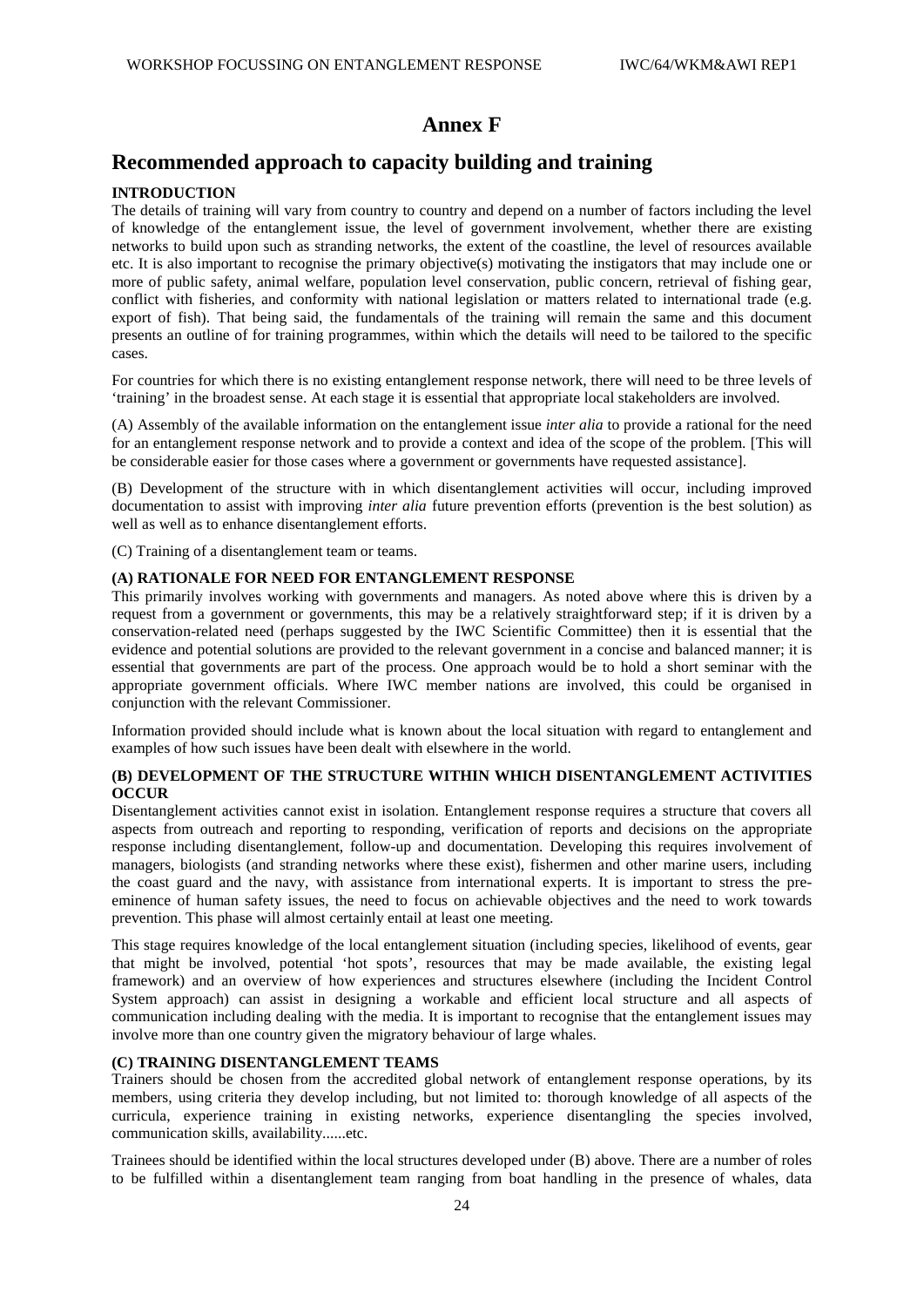recording and direct disentanglement efforts. Criteria to be considered include previous experience with whales, with small boats, with fishing gear, gear under tension, availability and likelihood of remaining with the programme for a number of years, level headedness and communication skills.

 situations, with relevant examples provided from elsewhere and will follow the agreed Principles and Guidelines There are a number of examples of existing training programmes (e.g. from the USA and Australia) and these were reviewed and the main components are listed below. Details will of course need to be tailored to particular for Entanglement Response Efforts (Annex E).

 Much of the background information (e.g. legal context, what is known about local entanglement issues, basic biology of local populations) is best presented by local experts. Parts 1 and 2 (of the example outline for a training course given below) could usefully be attended by others than the trainees (e.g. managers, fishermen and other stakeholders). In addition to the training itself, the trainer, in collaboration with the trainees and managers, should aim at identifying potential leaders to undertake apprenticeships with established disentangling teams (see below).

### **Example outline of a training course**

*Part 1 – Background information with emphasis on local situation and relevant examples from elsewhere*  1. International (IWC) perspective

- 2. Safety issues stressing that this is the over-riding concern
- 3. Legal issues
- 4. Background and biology

4.1. Local knowledge on entanglement events (and trends) in country - occurrence, geographical and temporal distribution, gear type/species

 4.2. Brief summary of biology of the large whales of the region that have been or may be involved in entanglements (particularly temporal and geographical distribution, status and behaviour related to entanglement and entanglement response

4.3 Where, when and how do whales become entangled?

4.4 The importance of prevention

*Part 2 – Overview of the emergency response (this should be based on agreements and approaches that will already have been developed under component (B) above. i.e. the structure within which disentanglement activities occur* 

5. Components of response (general overview of what it takes to respond and the components of response). The agreed decision tree (IWC/62/15, Figure one) will be used to go through the next items.

- 5.1. Outreach and reporting
- 5.2. First response

5.2.1. Verification and assessment

### 5.2.2. Tracking the animal

5.3. Action

5.3.1. Tag

5.3.2. Disentangle or monitor

5.4. Document and follow up

5.4.1. Fate of the animal

5.4.2. Tracing the gear

- 5.5. The Incident Control System (ICS) approach
- 6. The Network [This will be tailored to the agreed local network, thus some items may be redundant]

6.1. Hot spots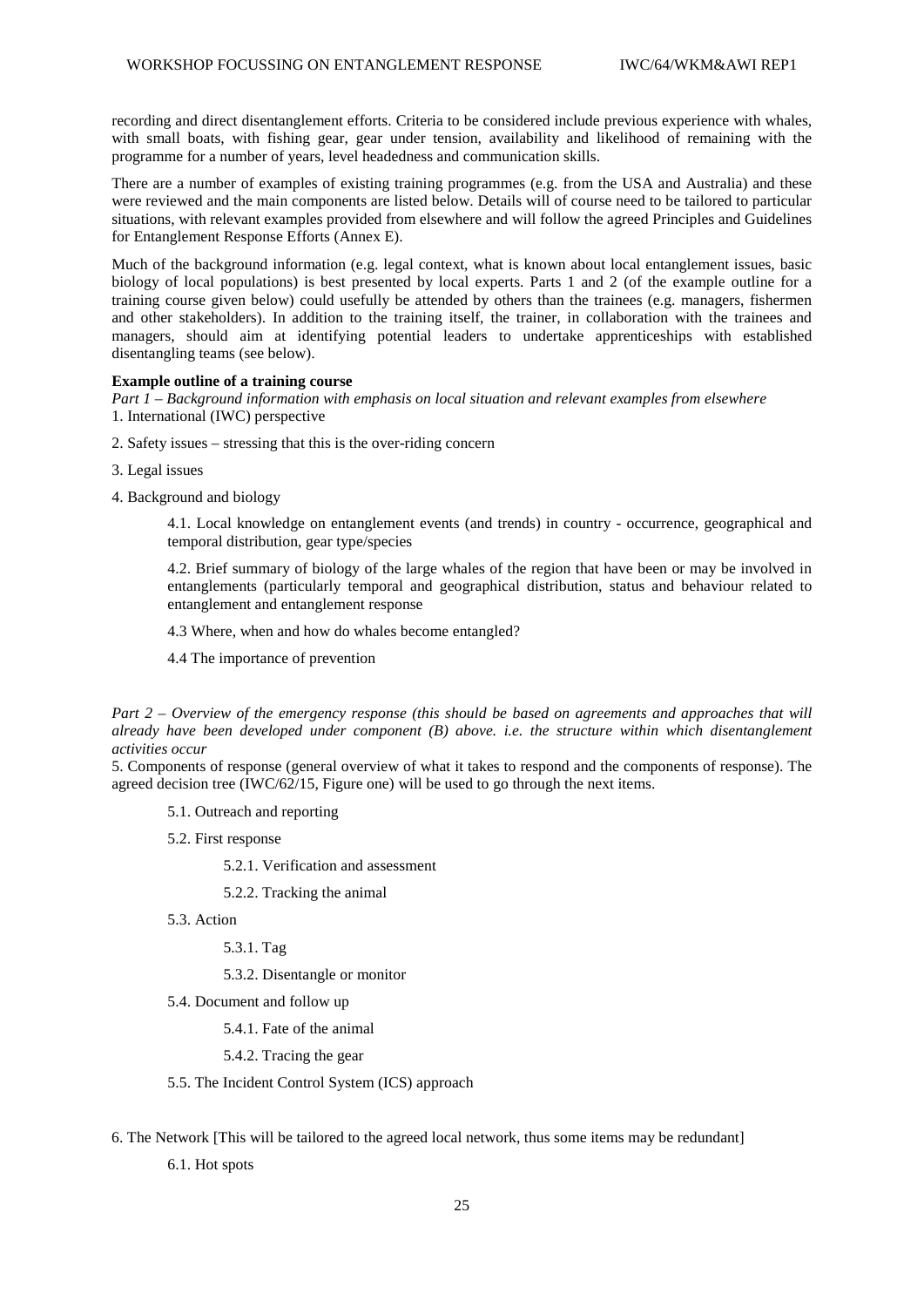6.1.1. How far apart?

operators, military) 6.1.2. Resources available (e.g. stranding teams, biologists, fishermen, whalewatching

- 6.2. Rapid response team or local personnel approach
- 6.3. Training and experience

6.3.1. Criteria for selecting candidates

6.3.2. Simulated training vs. actual experience

6.3.2.1. Apprenticeships

- 6.4. Communications
- 6.5. Role of the Navy or Coast Guard

*Part 3- The disentanglement training itself*  7. Disentanglement Procedures

- 7.1. Common misconceptions
- 7.2. Assessing the situation (decision tree, including euthanasia)

7.2.1. Condition of the animal

- 7.2.2. Assessment of gear and entanglement
- 7.2.3. What action is warranted given conditions (e.g. weather, time of day, resources at

hand)?

- 7.3. Telemetry buoys (brief informational summary)
- 7.4. Freeing an anchored whale
- 7.5. Controlling a free-swimming whale
	- 7.5.1. Attaching to the whale and assessing strength of gear and whale

7.5.2. Attaching buoys and sea anchors

- 7.6. Cutting the whale free
- 7.7. Some examples (case histories), examine mistakes made
- 7.8. Unsuccessful operation (discussion of euthanasia)
- 7.9. New and experimental techniques (i.e. sedation)
- 8. Documentation and follow-up
	- 8.1 Debrief including mistakes
	- 8.2 Close-up reports (provide examples)
	- 8.3. Status of the whale (health and survival, limpet tags, etc.)
	- 8.4. Origin of the gear
- 9. Safety
	- 9.1. Safety gear (e.g. helmets, life vests, knives….etc.)
	- 9.2. Support vessel and communications
	- 9.3. Safe procedures
- 10. Dealing with the media

11. Examination and familiarisation with special gear (on land)

Items 1-11 will normally complete one day's training.

 The second day (at least one day but ideally more) will comprise on water familiarisation with equipment and techniques training including such activities as one boat acting as whale towing rope and gear while the second